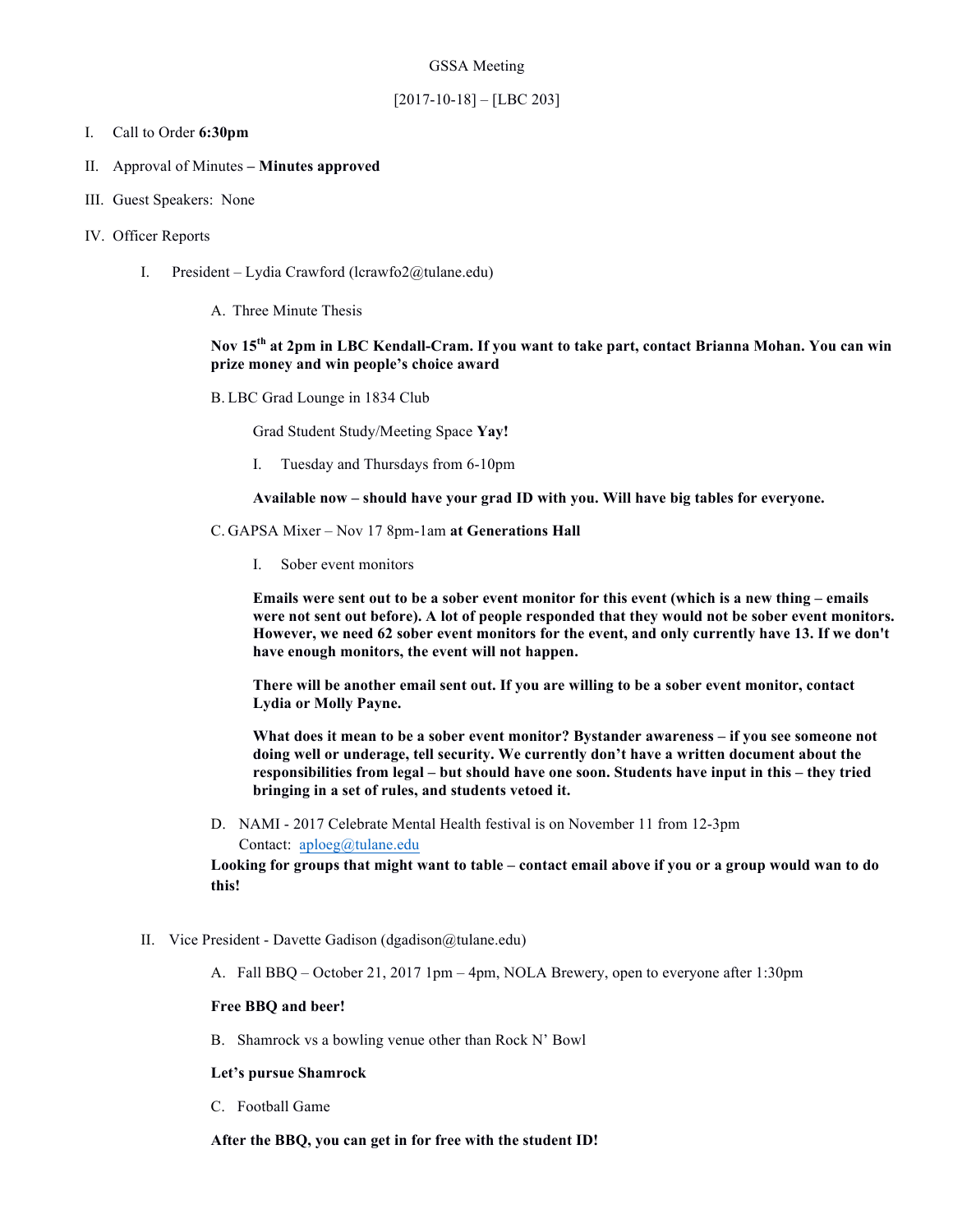- D. Trivia Oct  $26<sup>th</sup>$ , 5pm at Bruno's
- E. Volunteers interested in helping out with events

## **Contact Davette if you want to join the Events Committee!**

- III. Treasurer Robyn Brooks (rbrooks3@tulane.edu)
	- A. New event funding reimbursement process

**There is a new checklist and form for reimbursements – "request for event reimbursement". Make sure you're using the new ones – on the website and training packet.**

**IT forms and speaker payment form (honorarium) is exclusively online now on Orgsync – more info in the training packets. You HAVE TO PUT ROBYNS EMAIL (rbrooks3@tulane.edu) AND JENNIFER OBRIEN'S EMAIL (jobrien2@tulane.edu) in order to get things reimbursed on time! Account number is in the training packet.**

- B. Currently, we have \$32,927.98 in the bank
- C. Event Requests

| <b>Department</b>                                       | <b>Event Title</b>                                   | <b>Date</b> | <b>Amount</b><br><b>Requested</b> | <b>Expense</b>                                          | <b>Expected</b><br><b>Attendance</b> | Per<br>person |
|---------------------------------------------------------|------------------------------------------------------|-------------|-----------------------------------|---------------------------------------------------------|--------------------------------------|---------------|
| Philosophy                                              | Philosophy Fall Party                                | 11/18/17    | \$250.00                          | Only food                                               | 35                                   | \$7.14        |
| Chemical &<br><b>Biomolecular</b><br><b>Engineering</b> | WiSE Coffee and<br>Conversation                      | 10/20/17    | \$30.00                           | Coffee and Snacks                                       | 20                                   | \$1.50        |
| Chemical &<br><b>Biomolecular</b><br>Engineering        | Pre-Holiday Picnic                                   | 11/11/17    | \$130.00                          | Chicken Fingers form Cane's,<br>Soft Drinks, and Snacks | 30                                   | \$4.33        |
| Ecology &<br>Evolutionary<br><b>Biology</b>             | Oct Departmental<br>Meeting                          | 10/24/17    | \$150.00                          | Food                                                    | 20                                   | \$7.50        |
| Ecology &<br><b>Evolutionary</b><br><b>Biology</b>      | Nov Departmental<br>Meeting                          | 11/4/17     | \$150.00                          | Food                                                    | 20                                   | \$7.50        |
| Computer<br><b>Science</b>                              | Computer Science<br><b>Department Meeting</b>        | 10/26/17    | \$50.00                           | Two large pizzas, soda from<br>Papa Johns               | 8                                    | \$6.25        |
| Computer<br><b>Science</b>                              | <b>Computer Science</b><br><b>Department Meeting</b> | 11/9/17     | \$50.00                           | Two large pizzas, soda from<br>Papa Johns               | 8                                    | \$6.25        |
| Ecology &<br>Evolutionary<br><b>Biology</b>             | Ecolunch                                             | 12/8/17     | \$60.00                           | Coffee and snacks                                       | 30                                   | \$2.00        |

|  | <b>EENS</b> | Monthly meeting | 12/8/17 | \$175.00 | Coffee and snacks | 30 | \$2.00 |
|--|-------------|-----------------|---------|----------|-------------------|----|--------|
|--|-------------|-----------------|---------|----------|-------------------|----|--------|